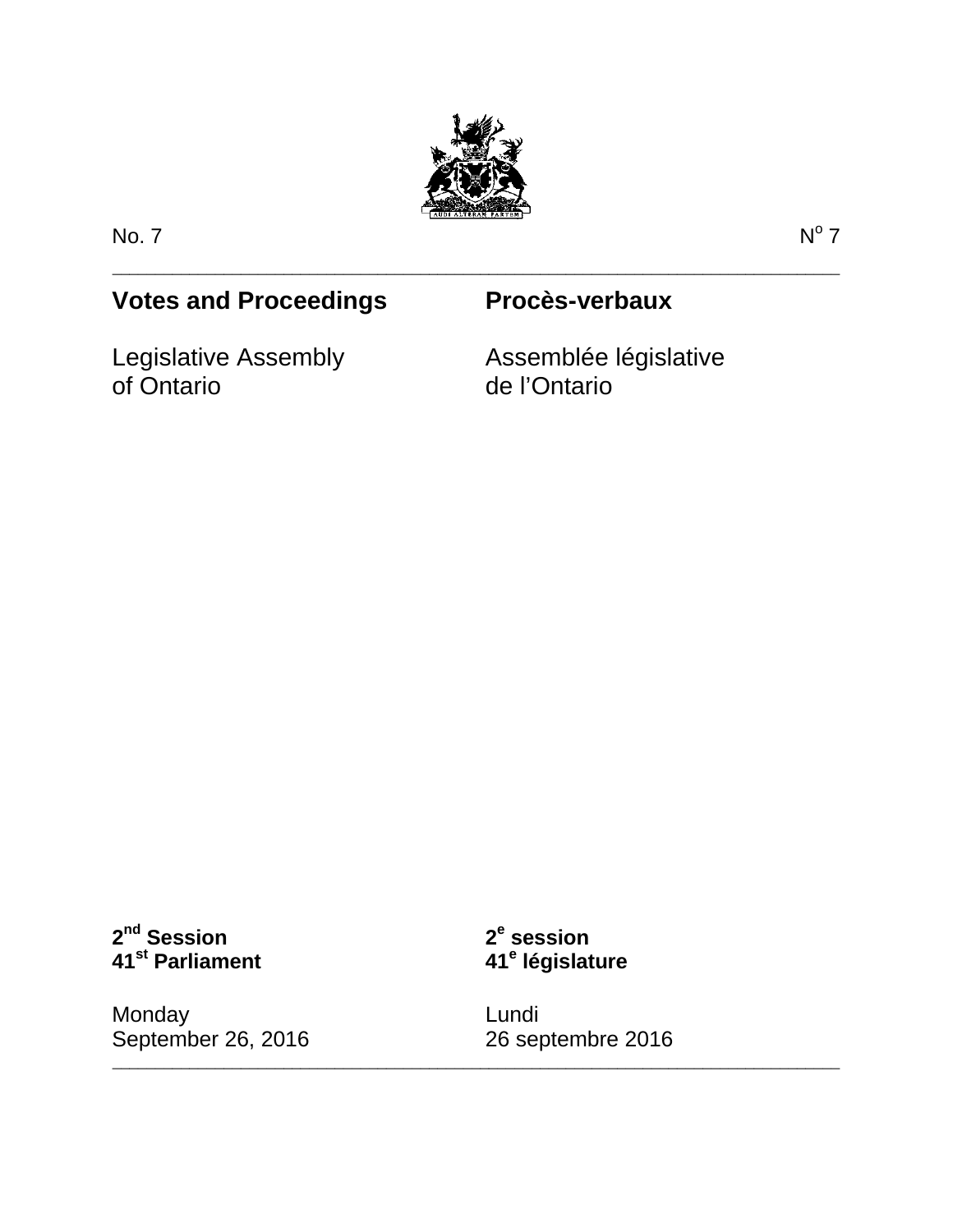# **PRAYERS PRIÈRES**

# **10:30 A.M. 10 H 30**

The Speaker delivered the following ruling:- Le Président a rendu la décision suivante :-

On September 22, the Member for Lanark-Frontenac-Lennox and Addington (Mr. Hillier) provided written notice of his intention to raise a point of privilege with respect to Bill 2, An Act to amend various statutes with respect to election matters. I have also reviewed a written submission from the NDP Chief Whip (Mr. Vanthof) that is broadly supportive of Mr. Hillier's submission. I am now prepared to rule on this matter without hearing further from the member, as Standing Order 21(d) permits me to do.

The member states that the government has indicated that it intends to bring forward certain amendments to the bill when the bill is eventually at that stage in committee. The member alleges that the anticipated amendments are of such a nature, and of such significance, that he is unable to meaningfully participate in the current debate since the current version of the bill is incomplete as a result. The member therefore says he is unable to fulfill his duties and functions as a member, which is a breach of privilege.

I will note that when this bill was last debated, the Member for Lanark-Frontenac-Lennox and Addington raised a point of order to challenge the orderliness of Bill 2 on substantially the same grounds as are raised in his point of privilege. After considering the point of order last Thursday, the Deputy Speaker found that Bill 2 was in order and that the debate on the bill was properly before the House.

I will also note that, while the member alleges that he is unable to perform his parliamentary duties by debating Bill 2, in fact he did participate in the debate last Thursday and delivered a nearly-one hour lead off speech. It is difficult to reconcile the member's plea that he has been prevented from participating in the debate when quite the opposite is the actual case.

I understand the nuance in the member's argument with respect to the fact that certain possible amendments to the bill were not available for him to substantively address during his speech, but that fact did not prevent the member from being able to stand in the House and participate in the debate.

Further, the possibility that amendments to a bill will be put forward in a committee exists with any bill; there is nothing about the legislative process on Bill 2 that is different from any other public bill. I will finally say that the member's fear that he will be deprived of meaningful participation on Bill 2 ought to be tempered by the realization that he - and all members - are protected from arbitrarily having amendments sprung on them that are beyond the scope of the bill as it was agreed to in principle at second reading. Admissible amendments must fall within the umbrella of the bill as agreed to, to that point.

For the various reasons just mentioned, I cannot find that the member has made out a *prima facie* case of privilege.

\_\_\_\_\_\_\_\_\_\_\_\_

 $\overline{\phantom{a}}$  , where  $\overline{\phantom{a}}$ 

\_\_\_\_\_\_\_\_\_\_\_\_

**ORAL QUESTIONS QUESTIONS ORALES**

The House recessed at 11:46 a.m.  $\hat{A}$  11 h 46, la Chambre a suspendu la séance.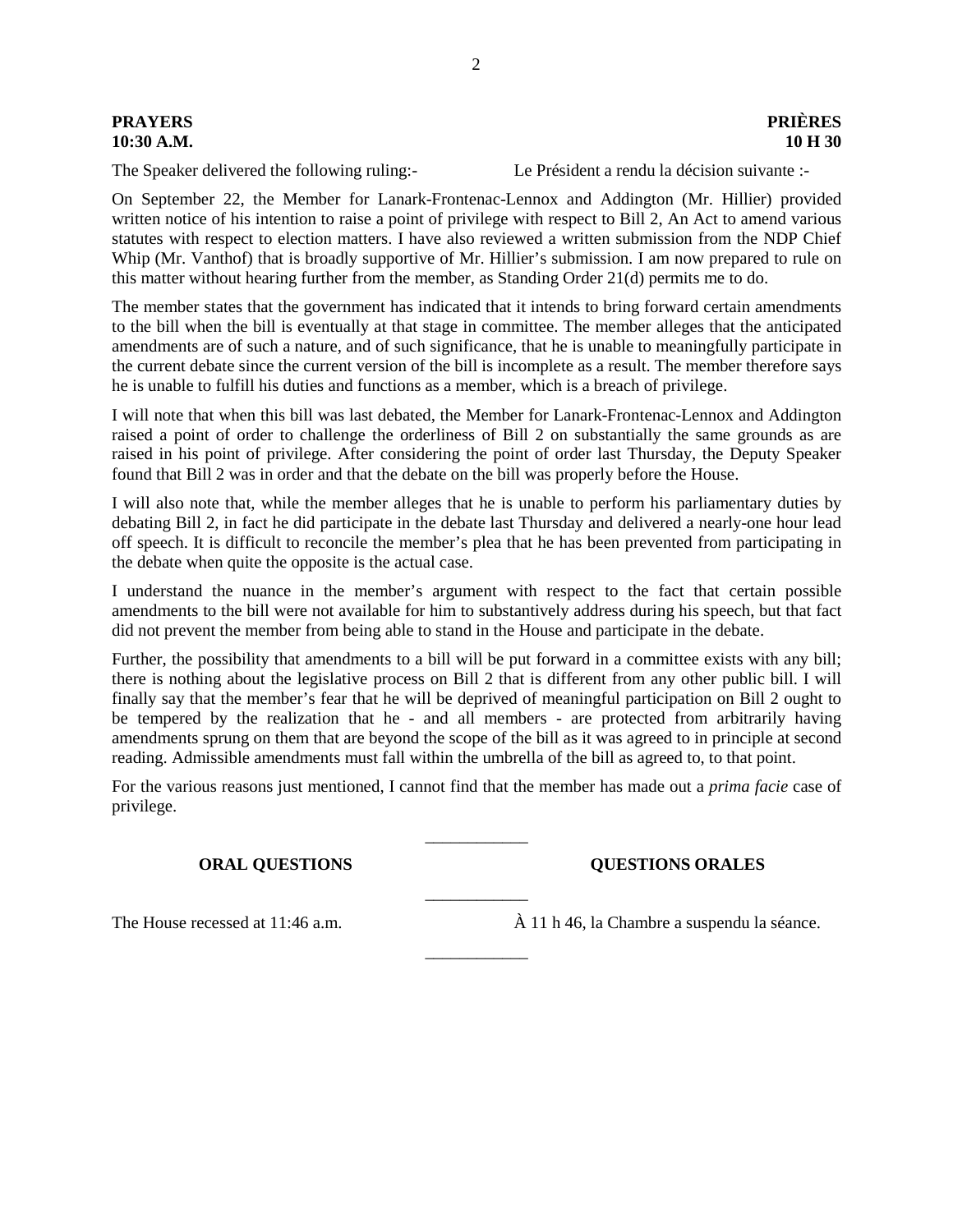### **1:00 P.M. 13 H**

The following Bills were introduced and read the first time:-

Bill 23, An Act to proclaim the month of October Islamic Heritage Month. Ms. Armstrong.

Bill 24, An Act to proclaim the week immediately preceding the third Sunday in June as Men's Health Awareness Week. Mr. Potts.

The following Bill was introduced, read the first time and referred to the Standing Committee on Regulations and Private Bills:-

### **INTRODUCTION OF BILLS DÉPÔT DES PROJETS DE LOI**

Les projets de loi suivants sont présentés et lus une première fois :-

Projet de loi 23, Loi proclamant le mois d'octobre Mois du patrimoine musulman. M<sup>me</sup> Armstrong.

Projet de loi 24, Loi proclamant la semaine précédant le troisième dimanche de juin Semaine de la sensibilisation à la santé des hommes. M. Potts.

Le projet de loi suivant est présenté, lu une première fois et renvoyé au Comité permanent des règlements et des projets de loi d'intérêt privé :-

Bill Pr47, An Act to revive 289619 Ontario Limited. Mr. Colle.

Price of electricity (Sessional Paper No. P-1) Mr. Walker.

Train derailment outside Gogama (Sessional Paper No. P-2) M<sup>me</sup> Gélinas.

Global adjustment (Sessional Paper No. P-8) Mr. Miller (Parry Sound—Muskoka).

Sale of Hydro One (Sessional Paper No. P-9) M<sup>me</sup> Gélinas and Mr. Walker.

Minimum Wage of \$15 an hour (Sessional Paper No. P-21) Ms. Sattler.

Transportation needs in rural and northern Ontario (Sessional Paper No. P-38) Mr. Walker.

How the government does business with donors to the Ontario Liberal Party (Sessional Paper No. P-39) Mr. Walker.

\_\_\_\_\_\_\_\_\_\_\_\_

 $\overline{\phantom{a}}$  , where  $\overline{\phantom{a}}$ 

 $\overline{\phantom{a}}$  , where  $\overline{\phantom{a}}$ 

Fluoridation legislation (Sessional Paper No. P-40) Mr. Delaney.

Institutional ice machines (Sessional Paper No. P-41) Mr. Potts and Ms. Vernile.

Motorized snow vehicles and high rates of speed (Sessional Paper No. P-42) Mr. Vanthof.

### **ORDERS OF THE DAY ORDRE DU JOUR**

Second Reading of Bill 13, An Act in respect of the cost of electricity.

Debate resumed, during which the Acting Speaker (Mr. Arnott) interrupted the proceedings and announced that there had been more than six and one-half hours of debate and that the debate would be deemed adjourned.

Deuxième lecture du projet de loi 13, Loi concernant le coût de l'électricité.

Le débat a repris. Le président suppléant (M. Arnott) a interrompu les travaux et a annoncé qu'il y avait eu plus de six heures et demie de débat et que le débat est réputé ajourné.

### **PETITIONS PÉTITIONS**